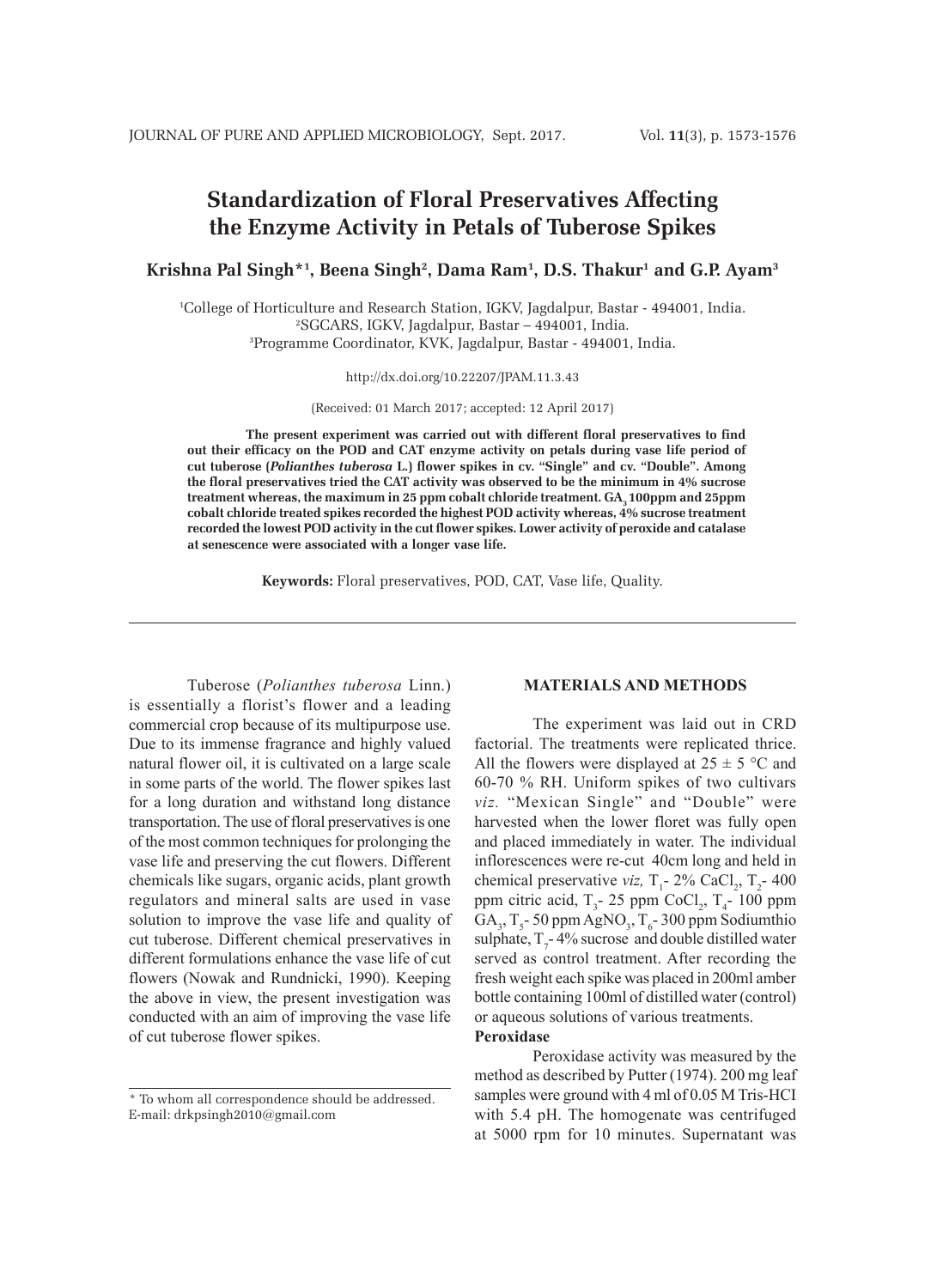collected and the volume of this enzyme extract was made to 4 ml with Tris-buffer. All these steps were carried out at 4°C. For enzyme assay 2.6 ml of the working solution in cuvette and mixed well. Now zero absorbance was adjusted at 436 nm. Reaction was started by adding and mixing 0.2 ml of  $1M H_2O_2$  in the cuvette. Absorbance was taken at 30 seconds intervals upto 120 seconds. Enzyme activity was calculated as enzyme units. One enzyme unit is an increase in absorbance of 0.1 OD per minute per gram fresh weight of the samples. POD activity was measured on the 3<sup>rd</sup> and 5th day in vase and at senescence.

#### **Catalase**

The leaf tissues were ground with chilled 0.1M Tris-HCI (pH 7.5). The enzyme activity was estimated using slightly modified procedure of Sinha (1972). The reaction mixture consisted of 0.4 ml of 0.1 M phosphate buffer (pH 7.0), 0.4 ml of 0.1 M hydrogen peroxide and 0.2 ml of enzyme extract. After incubating at 37°C for 5 min, the enzyme activity was terminated by adding 2 ml of 5% dichromate and acetic acid  $(1:3 \text{ v/v})$  to the reaction mixture. The tubes were heated in a boiling water bath for 10 min. A control was run under similar conditions but the enzyme extract was added after stopping the reaction by dichromate-

**Table 1.** Effect of floral preservatives on POD activity

| Treatment     | Activity of POD (units g tissues <sup>-1</sup> min <sup>-1</sup> ) |         |                             |         |            |         |  |
|---------------|--------------------------------------------------------------------|---------|-----------------------------|---------|------------|---------|--|
|               | $3rd$ day in vase                                                  |         | 5 <sup>th</sup> day in vase |         | Senescence |         |  |
|               | $V_{1}$                                                            | $V_{2}$ | $V_{1}$                     | $V_{2}$ | $V_{1}$    | $V_{2}$ |  |
| $T_{1}$       | 0.063                                                              | 0.067   | 0.080                       | 0.090   | 0.040      | 0.040   |  |
| $\rm T_{_2}$  | 0.067                                                              | 0.073   | 0.087                       | 0.097   | 0.047      | 0.047   |  |
| $T_{3}$       | 0.073                                                              | 0.083   | 0.093                       | 0.103   | 0.050      | 0.050   |  |
| $\rm T_{_4}$  | 0.003                                                              | 0.003   | 0.020                       | 0.020   | 0.030      | 0.030   |  |
| $T_{5}$       | 0.003                                                              | 0.003   | 0.057                       | 0.057   | 0.030      | 0.030   |  |
| $T_{6}$       | 0.043                                                              | 0.043   | 0.070                       | 0.080   | 0.033      | 0.033   |  |
| $T_{7}$       | 0.000                                                              | 0.000   | 0.013                       | 0.013   | 0.000      | 0.000   |  |
| Control       | 0.060                                                              | 0.060   | 0.080                       | 0.090   | 0.043      | 0.043   |  |
| Mean          | 0.039                                                              | 0.042   | 0.063                       | 0.069   | 0.034      | 0.034   |  |
| Factor        | (V)                                                                | (T)     | (V)                         | (T)     | (V)        | (T)     |  |
| S.Em          | 0.0013                                                             | 0.0025  | 0.0008                      | 0.0017  | 0.0010     | 0.0020  |  |
| $C.D. 0.05\%$ | N.S.                                                               | 0.0072  | 0.0024                      | 0.0048  | N.S.       | 0.0059  |  |

**Table 2.** Effect of floral preservatives on catalase activity and vase life of cut tuberose spikes

| Treatment                     | Activity of CAT(units g tissues <sup>-1</sup> min <sup>-1</sup> ) |              |                             |              |            |         |           |              |  |
|-------------------------------|-------------------------------------------------------------------|--------------|-----------------------------|--------------|------------|---------|-----------|--------------|--|
|                               | $3rd$ day in vase                                                 |              | 5 <sup>th</sup> day in vase |              | senescence |         | Vase life |              |  |
|                               | $V_{1}$                                                           | $\rm V_{_2}$ | $V_{1}$                     | $\rm V_{_2}$ | $V_{1}$    | $V_{2}$ | $V_{1}$   | $\rm V_{_2}$ |  |
| $T_{1}$                       | 0.057                                                             | 0.063        | 0.069                       | 0.073        | 0.033      | 0.040   | 12.00     | 10.00        |  |
|                               | 0.059                                                             | 0.063        | 0.078                       | 0.083        | 0.042      | 0.047   | 13.67     | 16.00        |  |
| $\rm T_{_{2}}$ $\rm T_{_{3}}$ | 0.065                                                             | 0.070        | 0.084                       | 0.090        | 0.048      | 0.050   | 14.67     | 14.00        |  |
| $T_{4}$                       | 0.003                                                             | 0.003        | 0.018                       | 0.020        | 0.025      | 0.030   | 11.33     | 16.00        |  |
| $\rm T_{_5}$                  | 0.004                                                             | 0.003        | 0.051                       | 0.053        | 0.029      | 0.030   | 13.67     | 16.50        |  |
| $T_{6}$                       | 0.040                                                             | 0.043        | 0.062                       | 0.067        | 0.028      | 0.030   | 15.33     | 14.50        |  |
| $T_{7}$                       | 0.002                                                             | 0.000        | 0.011                       | 0.013        | 0.002      | 0.000   | 12.00     | 19.00        |  |
| Control                       | 0.054                                                             | 0.060        | 0.069                       | 0.073        | 0.038      | 0.040   | 12.77     | 16.00        |  |
| Mean                          | 0.036                                                             | 0.038        | 0.055                       | 0.059        | 0.031      | 0.033   | 13.18     | 15.25        |  |
| Factor                        | (V)                                                               | (T)          | (V)                         | (T)          | (V)        | (T)     | (V)       | (T)          |  |
| S.Em                          | 0.0008                                                            | 0.0016       | 0.001                       | 0.002        | 0.0008     | 0.0017  | 0.59      | 1.18         |  |
| $C.D. 0.05\%$                 | 0.0023                                                            | 0.0046       | 0.003                       | 0.006        | N.S.       | 0.0048  | 1.71      | N.S          |  |

J PURE APPL MICROBIO*,* **11**(3), SEPTEMBER 2017.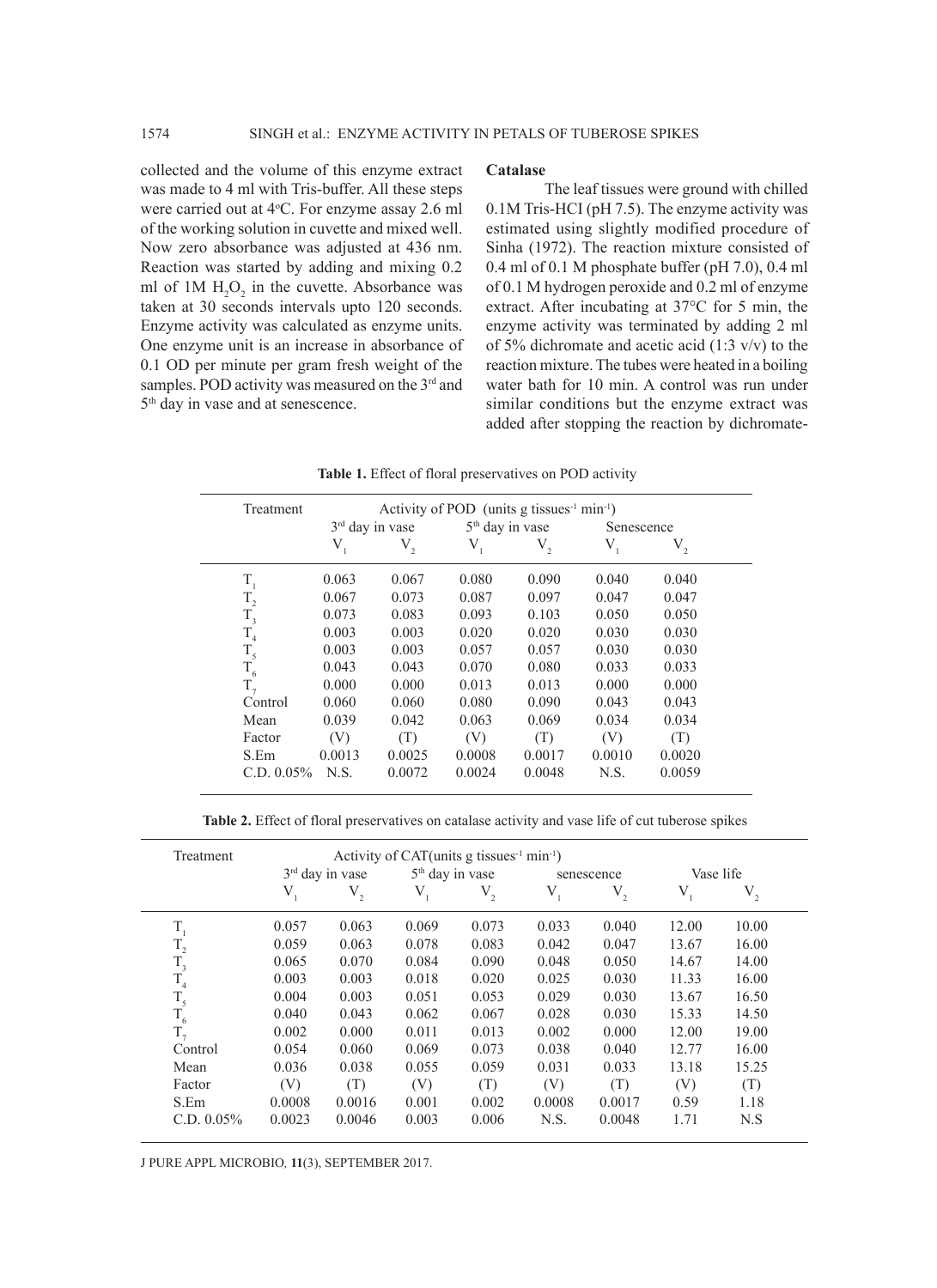acetic acid. After cooling the tubes, absorbance of the test and control were measured at 570 nm. The enzyme activity was calculated by subtracting the absorbance of the test samples from that of control. One enzyme unit is defined as  $1.0$  mole of  $H_2O_2$ utilized per min. CAT activity was measured on the 3<sup>rd</sup> and 5<sup>th</sup> day in vase and at senescence. **Vase life**

The total vase life of both the cultivars i.e. "Single" and "Double" were recorded in days. Datas were analysed using ANOVA and the difference between means was compared by Fisher test (Fisher, 1967).

## **RESULTS AND DISCUSSION**

The aim of the present study was to improve the vase life of cut tuberose by delaying senescence. Senescence is defined as the final phase of ontogeny of the organ in which series of irreversible changes are initiated in the plant tissues leading to cellular breakdown and death of the organ. In the present study it was observed that the peroxidase (POD) activity in tuberose spikes was the maximum in the spikes treated with cobalt chloride (0.078) whereas the minimum in gibberellic acid (0.003) treated spikes on the  $3<sup>rd</sup>$  day



Activity of catalase on  $3<sup>rd</sup>$  day and  $5<sup>th</sup>$  day in vase and at senescence

Activity of peroxidase on 3rd day and 5th day in vase and at senescence

J PURE APPL MICROBIO*,* **11**(3), SEPTEMBER 2017.